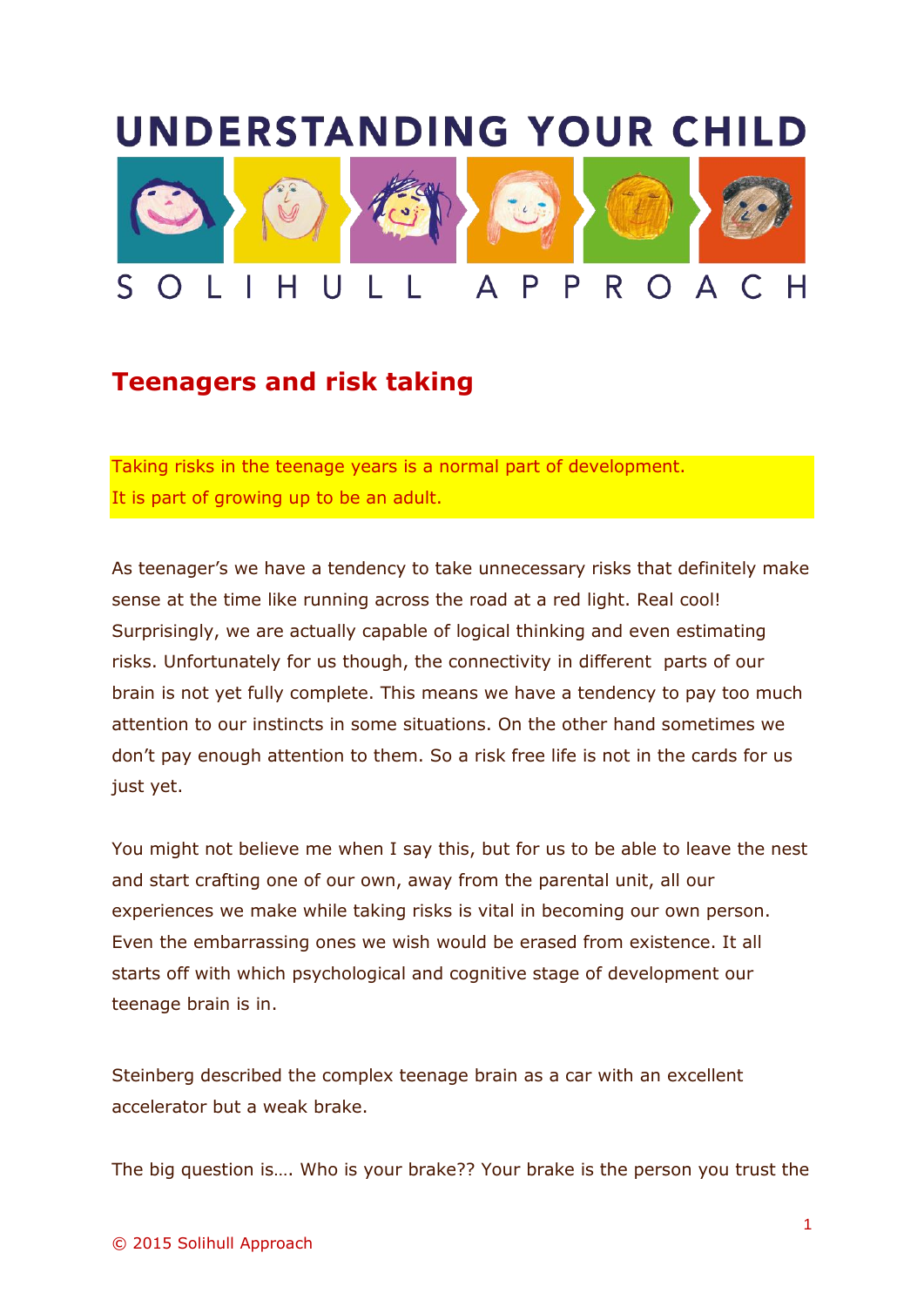most. The person who you know will always have your back and will always have your best interests at heart. Your brake can be more than one person. It can be a whole group of people. It's your choice.

Teenager's brains are wired to take more risks when they are with their friends. Teenagers are worried about what their friends might think even when they are not with their friends at the time.

In our teenage brains, there is an incredibly strong relationship between peer pressure and risk taking.

If you were in a situation, let's say you are at a party and there is alcohol. All your friends are drinking and are chanting for you to join in. However you are underage and you know what your parents would say in this situation. What do you do? You know it's wrong but your friends are pressuring you to have a drink. Do you cave under peer pressure or do you listen to your parents?

This is what's happening in your brain.

**1. Socio-emotional system** – reward processing is amplified in the presence of adolescent peers and may cloud their judgement.

**2. Cognitive control -** the presence of peers appears to deactivate cognitive control regions of the adolescent brain.

**It's a well known fact that while we are developing into adults, many of us become hyper aware of what others are thinking of us, especially our friends. So we strain to impress them.** 

The Steinberg (2004) experiment involved 40 teenagers whose brain function was monitored during the experiment using MRI scanning. http://www.temple.edu/psychology/lds/documents/Risk-TakinginAdolescenceCDPS.pdf

Professor Steinberg set up an experiment. Teenagers and adults played a video driving game where they had to decide to stop or drive through an amber traffic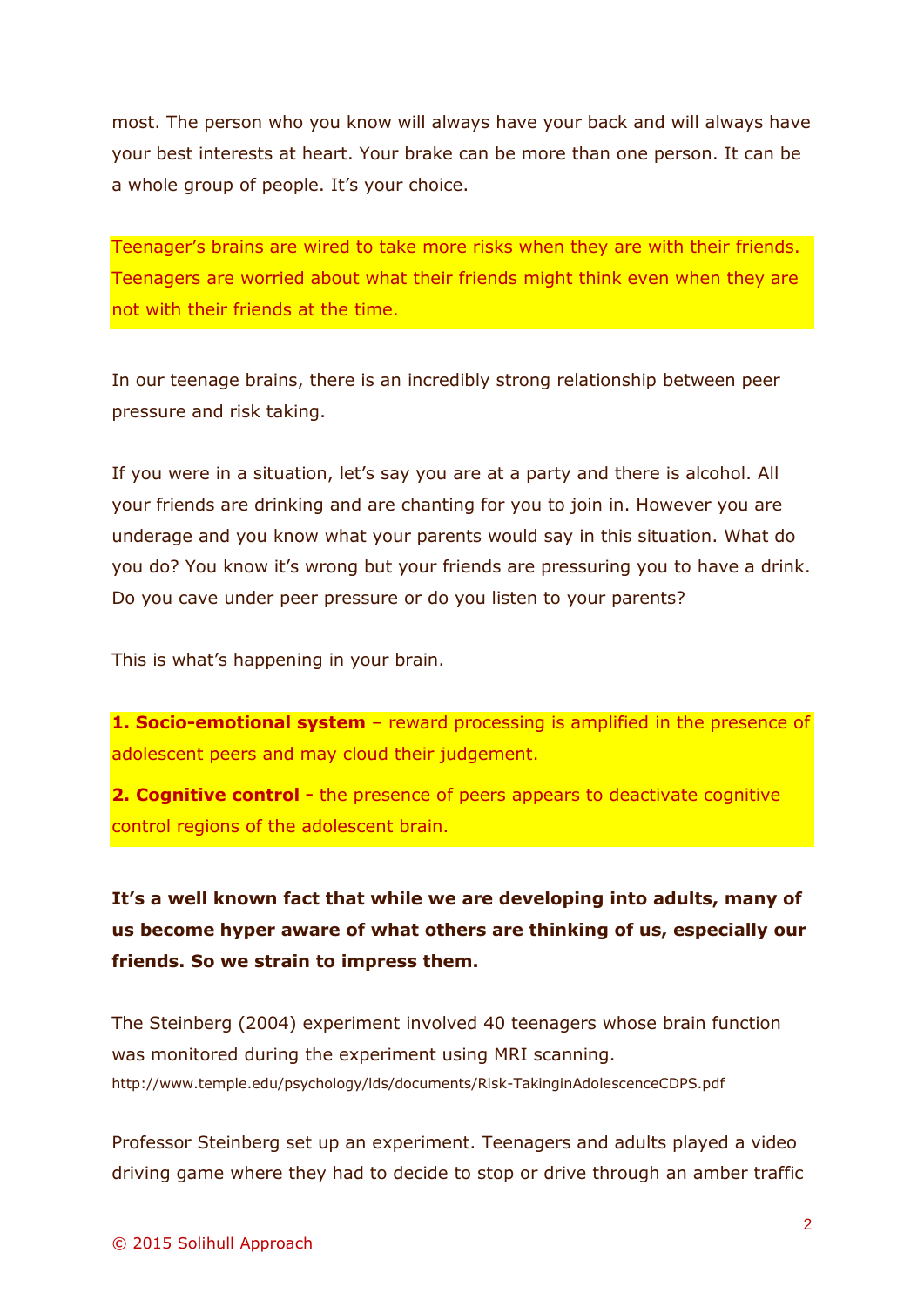light. Half the time they played alone. Half the time they were told two friends were watching next door.

The teenager's results were compared with adults who participated in the same experiment.

Before you read on just ask yourself…. How many amber lights would you drive through on your own and how many do you think you would drive through with your friends?

Adults drove the same whether friends were watching or not. Without friends watching, adults and teenagers ability was about the same. With their friends watching, **teenagers went through 40% more amber lights and had 60% more crashes than adults**.

What a surprise! The experiment concluded that we make much riskier decisions in the presence of our friends than on our own. As it turns out, our cognitive ability has sadly not yet fully increased. In case you're wondering what cognitive means, it is in relation to cognition, which means 'The mental action or process of acquiring knowledge and understanding through thought, experience, and the senses.'

Behold… the art of peer pressure!

Now as an individual, we make different decisions and have a different mentality than when in a gang. There, the reward is a lot bigger to be respected by the gang than respected by the society around us. This can put us in very difficult situations that we otherwise would not be in, which is why gangs are very dangerous and shouldn't be taken lightly. They can easily escalate from a school ground group of friends into something much more serious when under the influence of peer pressure.

To come to a conclusion, risk taking is all part of being a teenager, so we shouldn't be afraid to live a little as it adds to the construction of our development into adulthood. However, risk taking does link in with peer